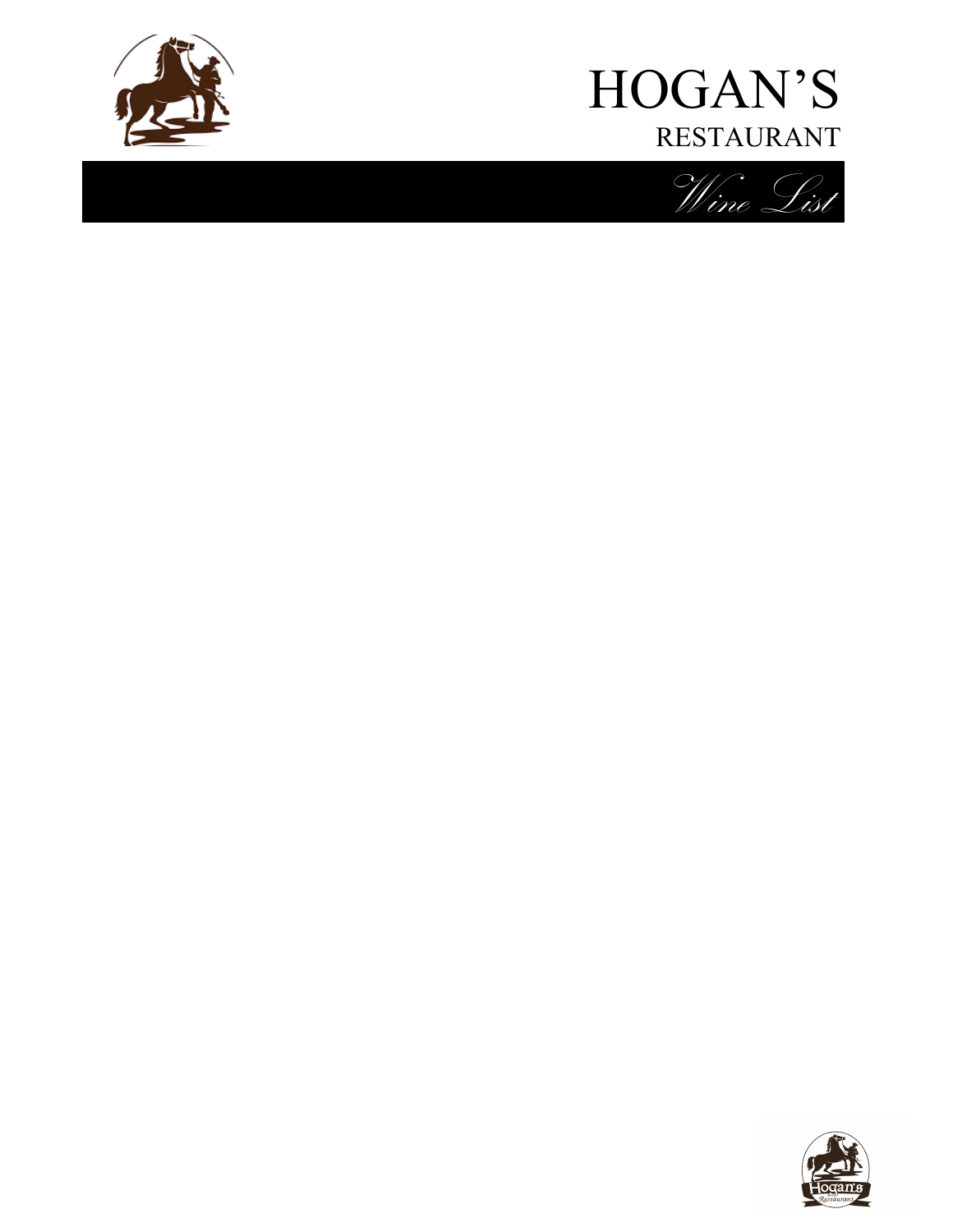





| Château Mire L'Etang, Languedoc, La Clape Rouge 2016               | 80         |
|--------------------------------------------------------------------|------------|
| Château Vieux Lartigue, St-Emilion G. Cru, Jean Pierre Moueix 2014 | <b>120</b> |
| <b>Chante-Perdrix Châteauneuf du Pape, France 2018</b>             | <b>130</b> |
| Château La Mission Lalande de Pomerol, Jean Pierre Moueix 2012     | <b>130</b> |
| Château Rauzon Segla, Grand Cru classé, France 2006                | 335        |
| <b>Château Haut-Brion, La Mission, France 2007</b>                 | 760        |
| Château Haut-Brion, Grand Cru classé, France 2011                  | 1800       |

 $\overline{\phantom{a}}$ Zinfandel

**Grayson Cellars, California 2018 75**

Peter Franus, Napa Valley 2015 145

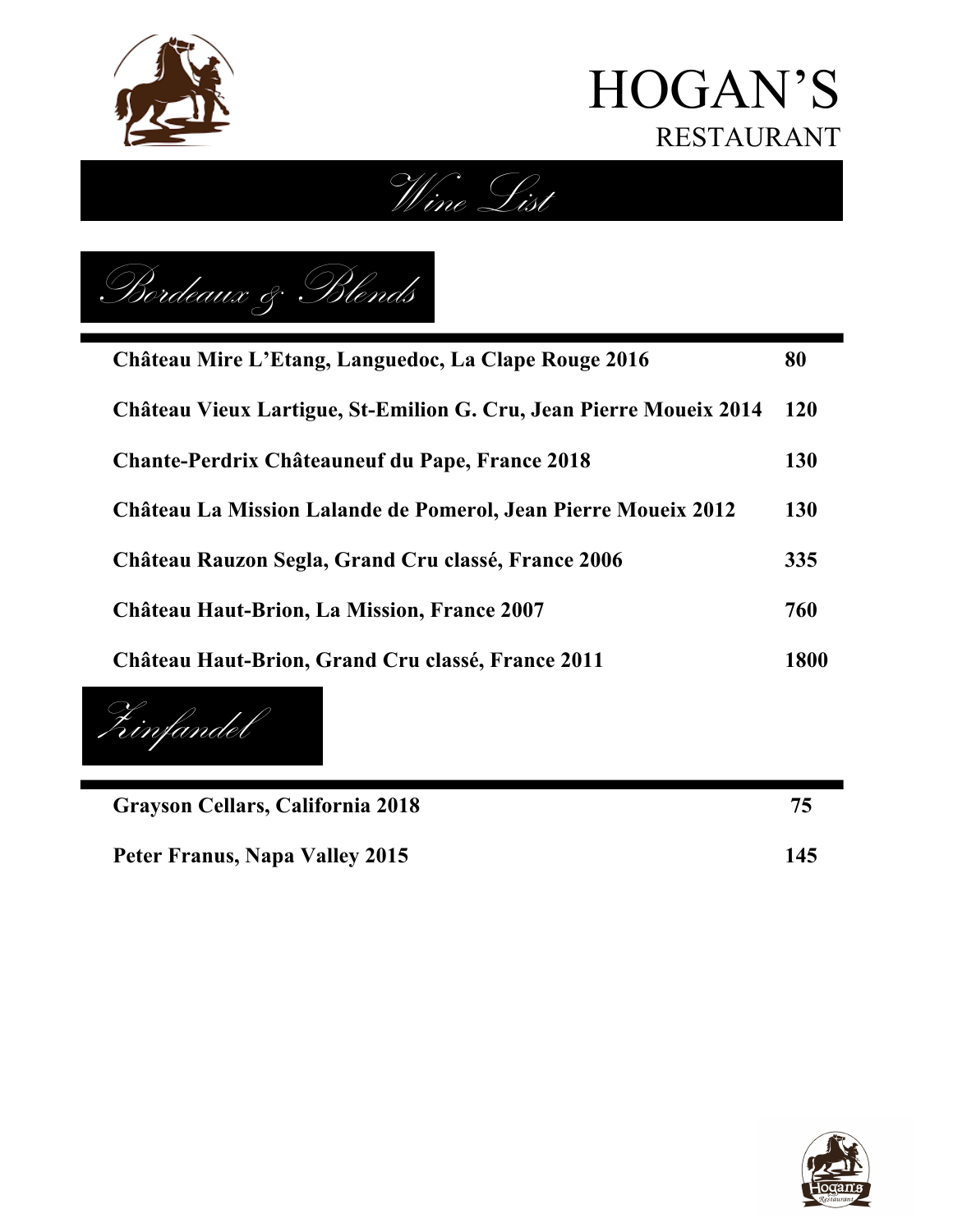





| <b>Chardonnay, Tin Roof, California</b>                 | 65         |
|---------------------------------------------------------|------------|
| Pinot Grigio, Santa Margherita, Italy                   | 70         |
| Pinot Grigio, Mosole, S. Stino di Livenza, Italy        | 70         |
| Chardonnay, J. Lohr, Riverstone, California             | 75         |
| Sauvignon Blanc, Kim Crawford, New Zealand              | 75         |
| Sauvignon Blanc, Loveblock, New Zealand by Kim Crawford | 77         |
| Chardonnay, Bonterra, California – ORGANIC              | 77         |
| Chablis, Carré de César, Château de Maligny, France     | <b>110</b> |
| Pouilly Fuisse, Domaine Roger Luquet, Mâconnais, France | <b>110</b> |
| Sauvignon Blanc, Domaine Henry Pellé, Sancerre, France  | 115        |

Champagne

| Prosecco, Villa Sandi, Italy           | 60  |
|----------------------------------------|-----|
| Veuve Clicquot, Brut Champagne, France | 170 |
| Veuve Clicquot, Rose Champagne, France | 220 |
| Dom Perignon, France                   | 460 |
| Cristal Brut Vintage Champagne, France | 600 |

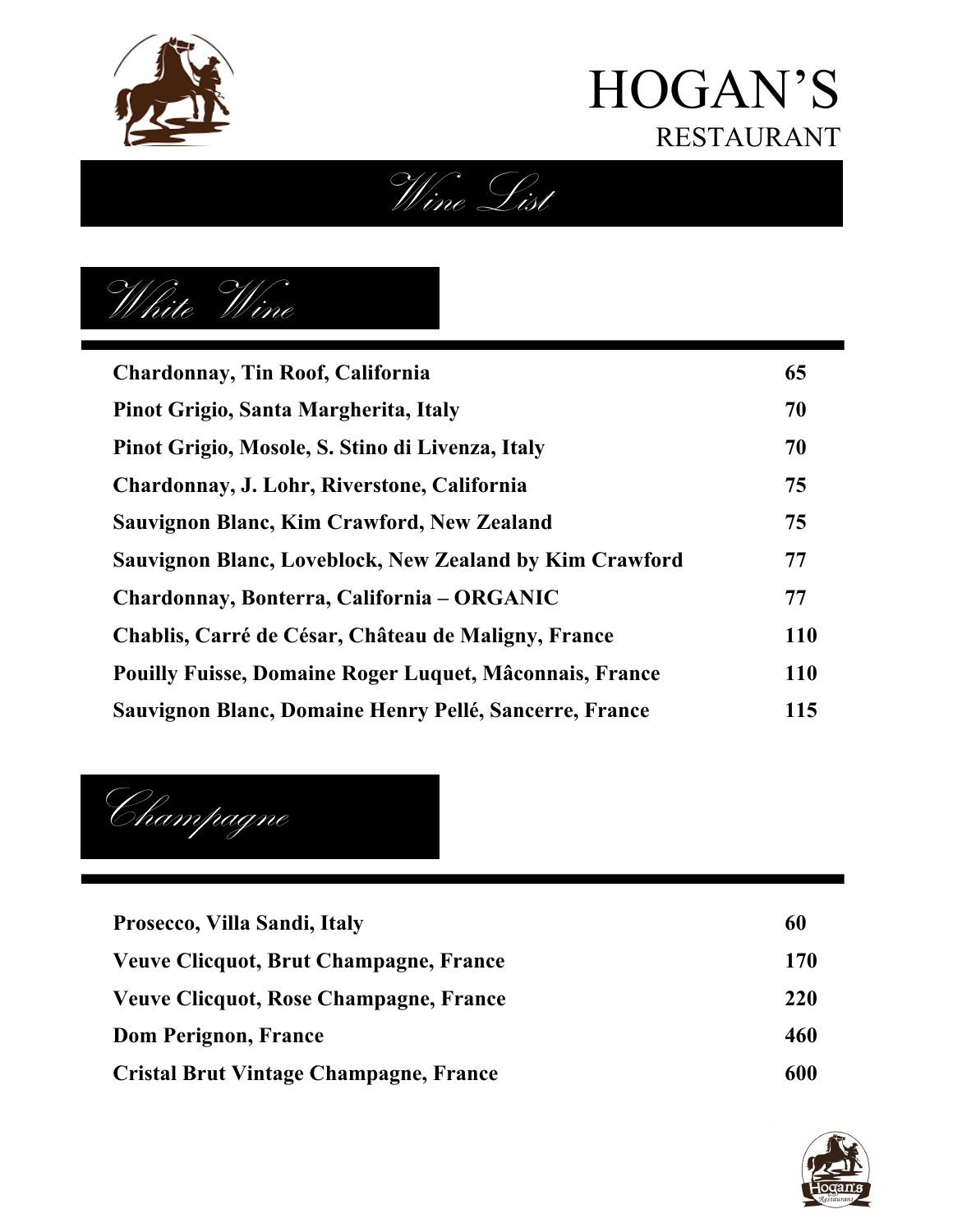



Merlot

| <b>Cannonball, Sonoma Country 2016</b>     | 85  |
|--------------------------------------------|-----|
| <b>Duckhorn Decoy, Sonoma Country 2014</b> | 105 |
| CakeBread Cellars, Napa Valley 2010        | 255 |



| Mara, Cesari, Italy 2017                                         | 70  |
|------------------------------------------------------------------|-----|
| <b>Zardini, Italy 2017</b>                                       | 80  |
| Bosan, Cesari, Valpolicella Superiore, Italy 2015                | 110 |
| Domenico Fraccaroli, Valpolicella, Grotto Del Ninfeo, Italy 2012 | 120 |



| Tenuta Di Martucino, Di Montalcino, Tuscany 2013 | 150 |
|--------------------------------------------------|-----|
| Altesino, Di Montalcino, Italy 2015              | 165 |
| La, Gerla, Di Montalcino, Italy 2014             | 180 |
| San Polo, Di Montalcino, Italy 2014              | 185 |

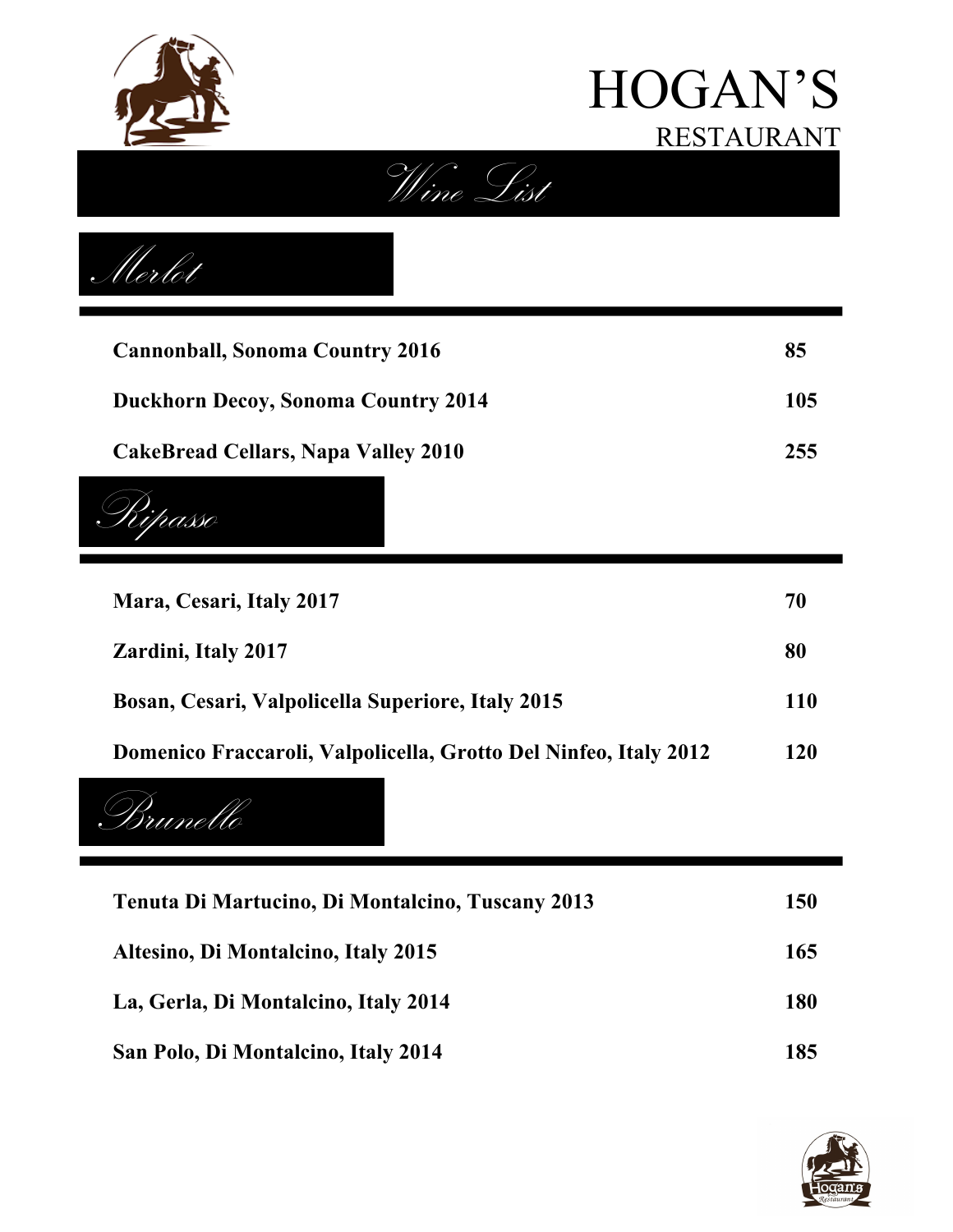





|                                                               | <b>60Z</b> | 9 <sub>0z</sub> | <b>Bottle</b> |
|---------------------------------------------------------------|------------|-----------------|---------------|
| <b>Malbec, AG Forty Seven</b><br>Argentina                    | 10         | 14              | 42            |
| Merlot, Lidi                                                  | 10         | 14              | 42            |
| <b>Veneto, Italy</b><br>Chianti, Vernaiolo, Rocca delle Macie | 12         | 16              | 48            |
| <b>Italy</b><br><b>Shiraz, Promised Land, Wakefield</b>       | 14         | 18              | 54            |
| Australia                                                     |            |                 |               |
| <b>Cabernet Sauvignon, McManis</b><br>California              | 15         | 19              | 60            |
| <b>Cabernet Sauvignon, Solid Ground</b><br>California         | 15         | 19              | 60            |



| T couse VV vive                                           | <b>60Z</b> | 9 <sub>0z</sub> | <b>Bottle</b> |  |
|-----------------------------------------------------------|------------|-----------------|---------------|--|
| <b>Sauvignon Blanc, Deakin Estate</b><br><b>Australia</b> | 10         | 14              | 42            |  |
| <b>White Zinfandel, Beringer</b><br>California            | 10         | 14              | 42            |  |
| <b>Riesling, Cave Spring, Dolomite</b><br>Ontario         | 11         | 15              | 44            |  |
| Pinot Grigio, Delle Venezia<br><b>Italy</b>               | 11         | 15              | 44            |  |
| <b>Chardonnay, Argento Selection</b><br>Argentina         | 11         | 15              | 44            |  |
| <b>Chardonnay, McManis</b><br>California                  | 15         | 19              | 60            |  |
| <b>Prosecco</b>                                           | 12         |                 | 50            |  |

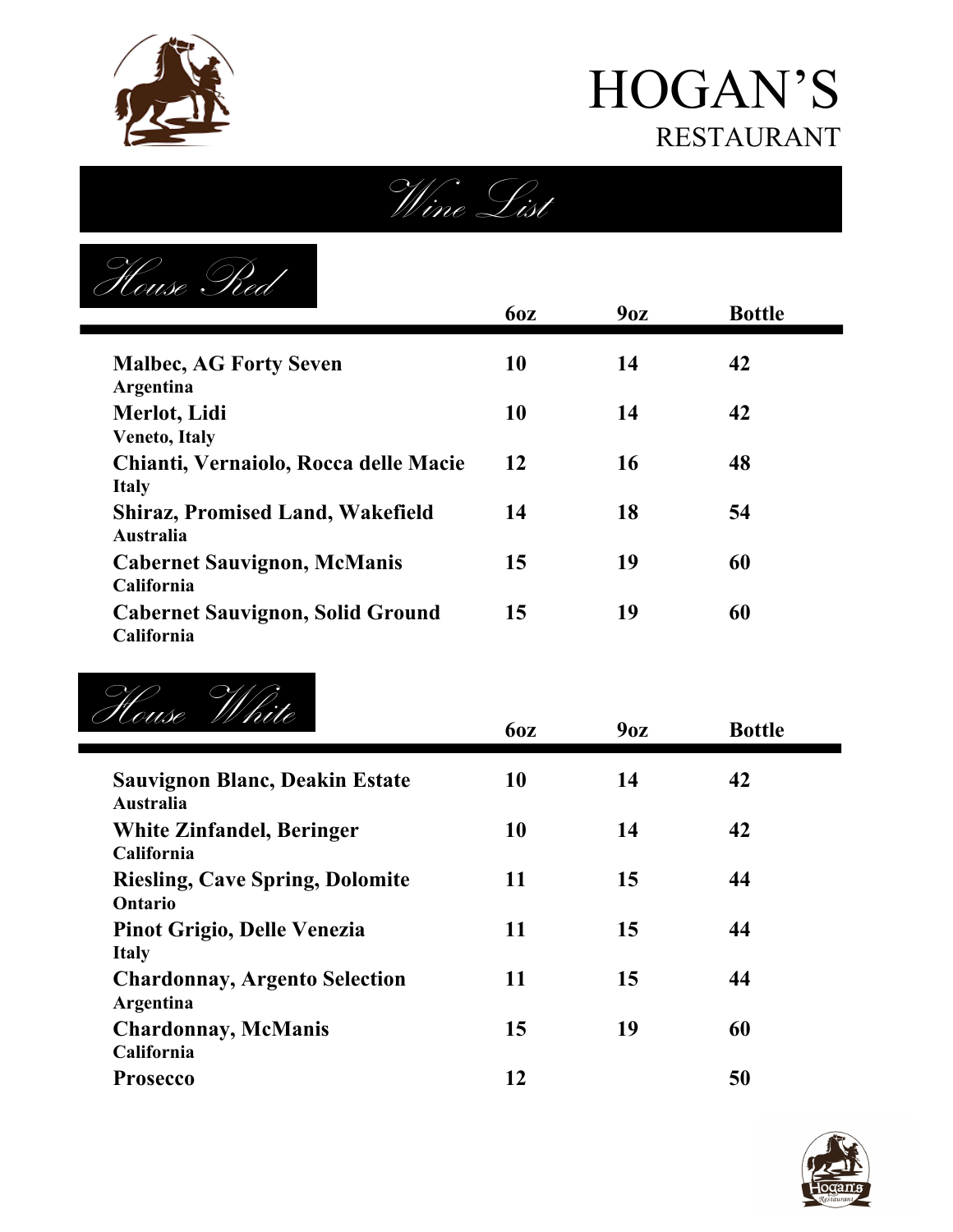

Wine List

Cabernet

| Bonterra, Mendocino Country, California 2016 – Organic       | 77         |
|--------------------------------------------------------------|------------|
| J. Lohr, Seven Oaks, Paso Robles 2018                        | 80         |
| Trim, California 2017                                        | 80         |
| <b>Solid Ground Reserve 2017</b>                             | 105        |
| <b>Duckhorn Decoy, Sonoma Valley 2017</b>                    | 110        |
| <b>St. Francis, Sonoma Valley 2016</b>                       | 110        |
| The Edge, Napa Valley 2017                                   | <b>110</b> |
| <b>Peter Franus, Napa Valley 2016</b>                        | 155        |
| Frog's Leap Estate, Napa Valley 2014                         | 165        |
| Stag's Leap, Artemis, Napa Valley 2016                       | 170        |
| <b>Faust, Napa Valley 2017</b>                               | 175        |
| Château Montelena, Calistoga, Napa Valley 2017               | 175        |
| Duckhorn, Napa Valley 2015                                   | 200        |
| Caymus Vineyards, Napa Valley 2018                           | 235        |
| <b>CakeBread Cellars, Napa Valley 2013</b>                   | 250        |
| <b>One Point Five, Shafer Vineyard, Napa Valley 2018</b>     | 255        |
| O'Shaughnessy Estate, Howell Mountain 2013                   | 300        |
| <b>Caymus Vineyards, Special Selection, Napa Valley 2015</b> | 370        |

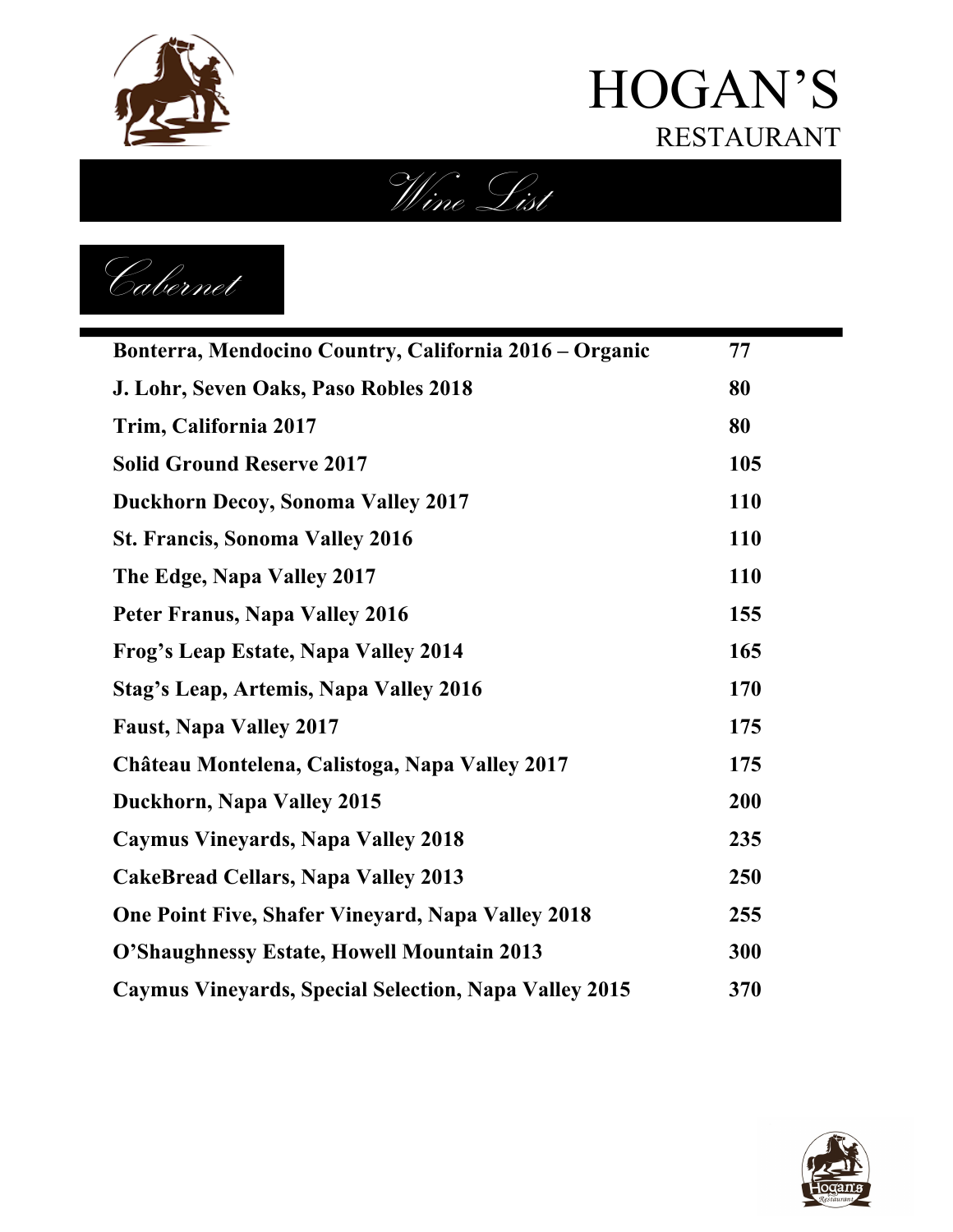

Wine List



| Bersano, Nirvasco, Italy 2013                          | 110 |
|--------------------------------------------------------|-----|
| Settimo, Italy 2011                                    | 140 |
| <b>Monfalletto, Cordero Di Montezemolo, Italy 2016</b> | 160 |



| Zardini, Della Valpolicella, Classico, Italy 2015          | 130        |
|------------------------------------------------------------|------------|
| Brigaldara, Valpolicella Classico, Italy 2015              | 155        |
| Cesari, IL Bosco, Della Valpolicella, Classico, Italy 2011 | 160        |
| Coturo, Della Valpolicella Classico, Italy 2009            | <b>200</b> |
|                                                            |            |

**Domenico Fraccaroli, Della Valpol., Grotto Del Ninfeo, Italy 2010 210**

Super Tuscan

| <b>TerraBianca Campaccio, Italy 2016</b> | 110 |
|------------------------------------------|-----|
| Roccato, Rocca delle Macie, Italy 2011   | 125 |